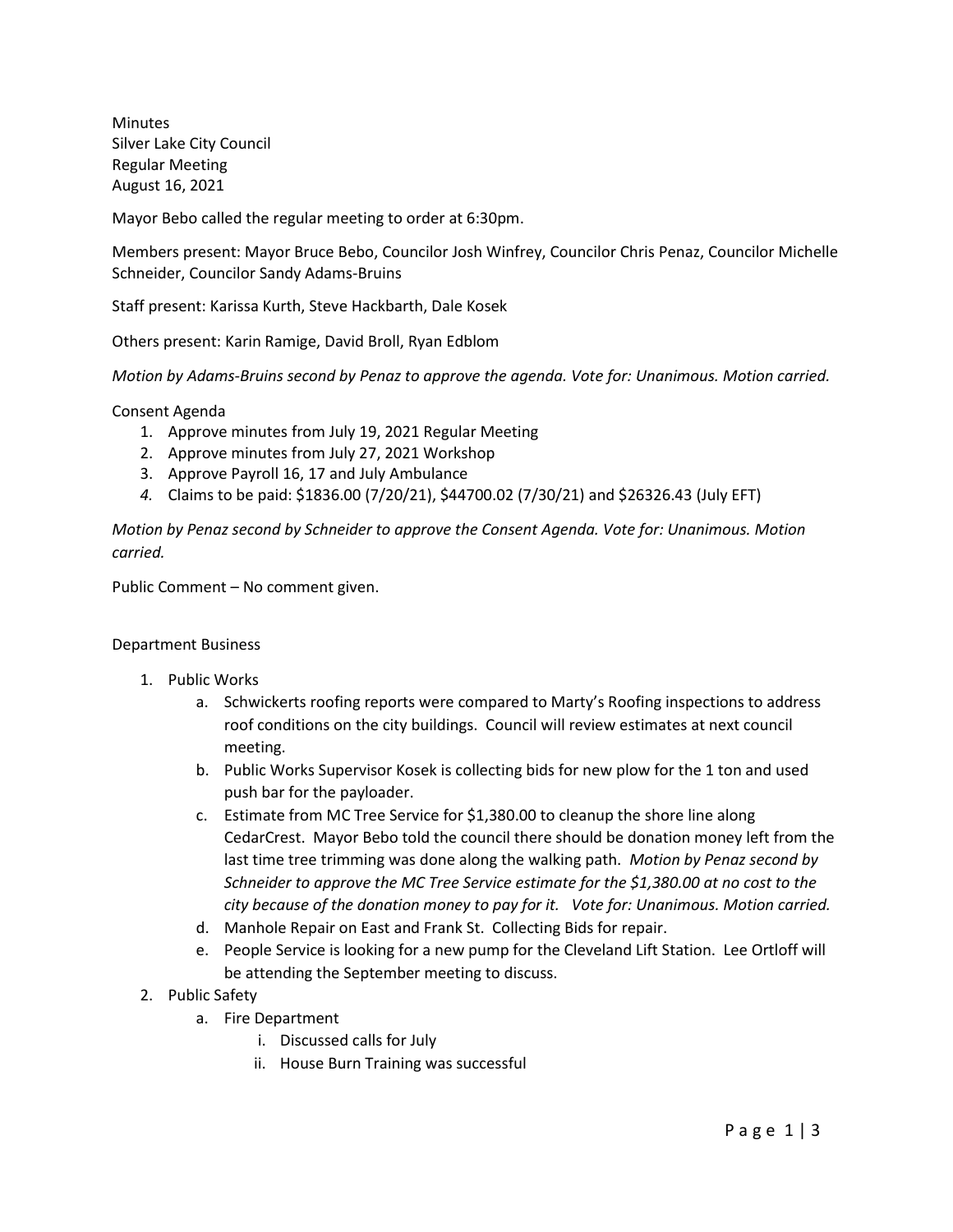- iii. 7 members of the Fire Department will be taking the EMR class starting in January
- b. Police Services
	- i. Reviewed July event totals provided by McLeod County Sheriff's Office
- c. Ambulance Department
	- i. 2 students are done taking their EMT course and need to schedule their National Registry test
	- ii. Assistant Chief position currently remains open
	- iii. Still looking for EMTs to join the service and have conducted a few interviews
- 3. Municipal Liquor/Auditorium
	- a. Sales for July were \$37,148.06 with a profit of \$773.74. Year-to-date sales were \$189,689.21 with a profit of \$19,674.17
	- b. Deputy Clerk Kurth is working on getting procedures and policies in place with current staff.
	- c. Discussion about scheduling and the lack of staff to cover the shifts that remain open.
	- d. Hiring committee gave a report on the candidate that was chosen for the Liquor Store Manager position. *Motion by Schneider second by Penaz to approve to hire Owen Klinker as Municipal Liquor Store Manager at Step 5 on the pay scale pending background check and drug test. Vote for: Unanimous. Motion carried.*
- 4. Community Development
	- a. Planning Commission application review. *Motion by Winfrey second by Schneider to approve appointing Amy Penaz for the Planning Commission vacancy. Vote for: Schneider, Winfrey, Adams-Bruins, Bebo. Abstaining: Penaz*
	- b. Pool will be closing on August 31st
	- c. Councilor Winfrey gave pool report on attendance the pool passes purchased
- 5. Administration
	- a. July Treasurer's Report reviewed.
	- b. American Rescue Plan Act. Half of the amount has been received by the city in the amount of \$43,067.53. The city has until 2024 and guidelines were discussed on how the money could be spent.
	- c. Second City Clerk/Treasurer interviews will be conducted on August 17th with a Special Meeting to follow for council to decide on a candidate to hire.
	- d. SafeAssure contract was reviewed and it was decided to keep their services. *Motion by Penaz second Schneider by to approve the SafeAssure invoice for \$2,755.79. Discussion: Councilor Winfrey inquired about if the cost had been increased from the previous contract. Vote for: Unanimous. Motion carried.*

## Old Business

1. Curb Cuts. Current policy and procedures were discussed about property owners doing curb cuts. Public Works Supervisor Kosek will be looking for more information to find guidelines and bring to the September meeting.